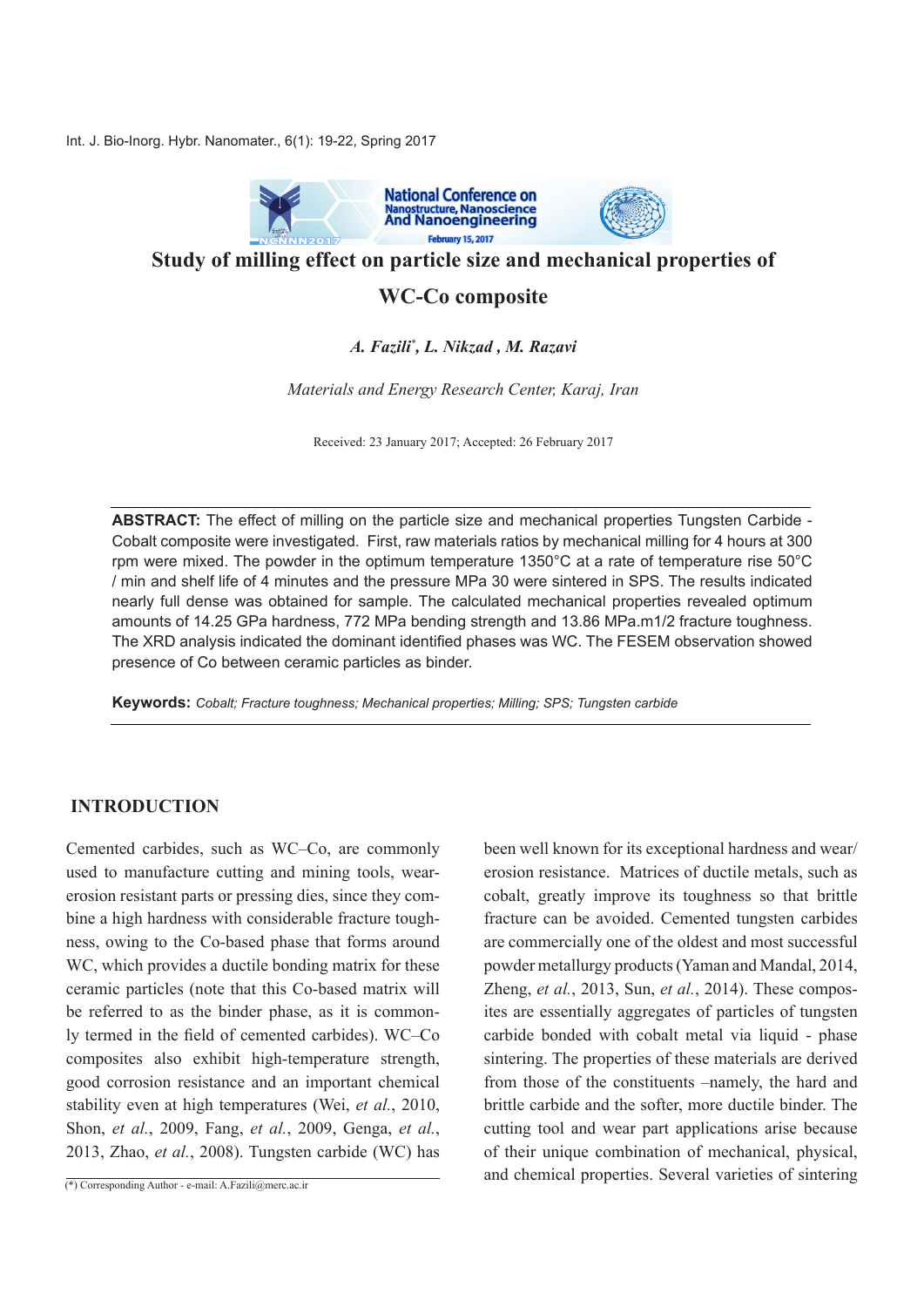posites from powders into bulk materials (Zheng, et routes have been proposed to synthesize these com*al.*, 2012, *Chen, et al.*, 2015, *Qu, et al.*, 2012, *Zhao*, pending on whether or not any liquid phase is present et al., 2009). Nevertheless, a major classification, deduring sintering, can be made between liquid-phase and solid-state sintering. Generally, the key steps for preparing WC–Co cermet can be assumed as the ing condition and the sintering control. Moreover, preparation of raw powders including optimum mixsintering may be the dominant process to adapt the microstructures and mechanical properties of WC–Co cermet (Zhao, et al., 2009).

#### **EXPERIMENTAL PROCEDURES**

In this study, the starting powders, tungsten carbide with purity  $9/99\%$  and the size of grains 2 microns and cobalt powder metal with a purity of  $98/99\%$ with a grain size of  $25-40$  microns was used. In the amount of  $6\%$  by weight of cobalt powder to tungsten carbide then added and mixed in the mill planet with cups and balls of tungsten carbide and the ratio of ball to powder 7 to 1 and the rpm  $150$  for 4 hours, the powders into a graphite mold SPS was put and then insert the device and void it, the sintered at a rate of temperature increase of  $50^{\circ}$ C per minute and initial pressure of 10 MPa began. After reaching the sample temperature to the desired temperature final pressure was applied. Here the behavior of sintered powder der to identify the fuzzy raw materials from the XRD sure of 20 MPa for 4 minutes were investigated. In ortungsten carbide-cobalt by SPS at  $1350^{\circ}$ C and pres-(Model: PHILIPS) was used. In order to evaluate the density of sintered samples Archimedes method was used. Sintered samples using Vickers hardness was tered pellets FESEM device TESCAN mira3 model calculated. Morphology and microstructure of sinwas used

#### **RESULTS AND DISCUSSION**

Fig. 1 turnout at test XRD of powdered tungsten carbide is shown. As can be seen in this Figure, all



Fig. 1. XRD pattern of powder of tungsten carbide

peaks in the XRD pattern according to the reference card number 1047-025 complies with hexagonal tungsten carbide and no second phase of impurities is .observed

Fig. 1 it can be said with regard to 6 percent of cobalt centage of X-ray diffraction peaks of cobalt can't be in mixed and because of the low accuracy of the perture and mechanical properties of sintered and binder discerned. To evaluate the effects on the microstrucmixed impact all required parameters to the device SPS was recorded. Parameters including temperature. heating rate and shelf life record temperature for this study were  $1350^{\circ}$ C,  $50^{\circ}$ C per minute and four minutes nary diagram of displacement - time - temperature for was considered. To study the sintering behavior, a terthis sample was drawn.

As has been observed that the displacement in the case of temperature  $700^{\circ}$ C started, we can say that formed neck and rearrangement and sliding particles in this temperature range is started  $(Fig. 2)$ .

As can be seen in Fig. 2 sintered during expansion due to the expansion that can be attributed to the large amount of milling time. The reason for the expansion mains. It seems to reduce milling time, this expansion of the exhaust gas leaving the gas that is porous re-



Fig. 2. Ternary diagram of displacement - time - temperature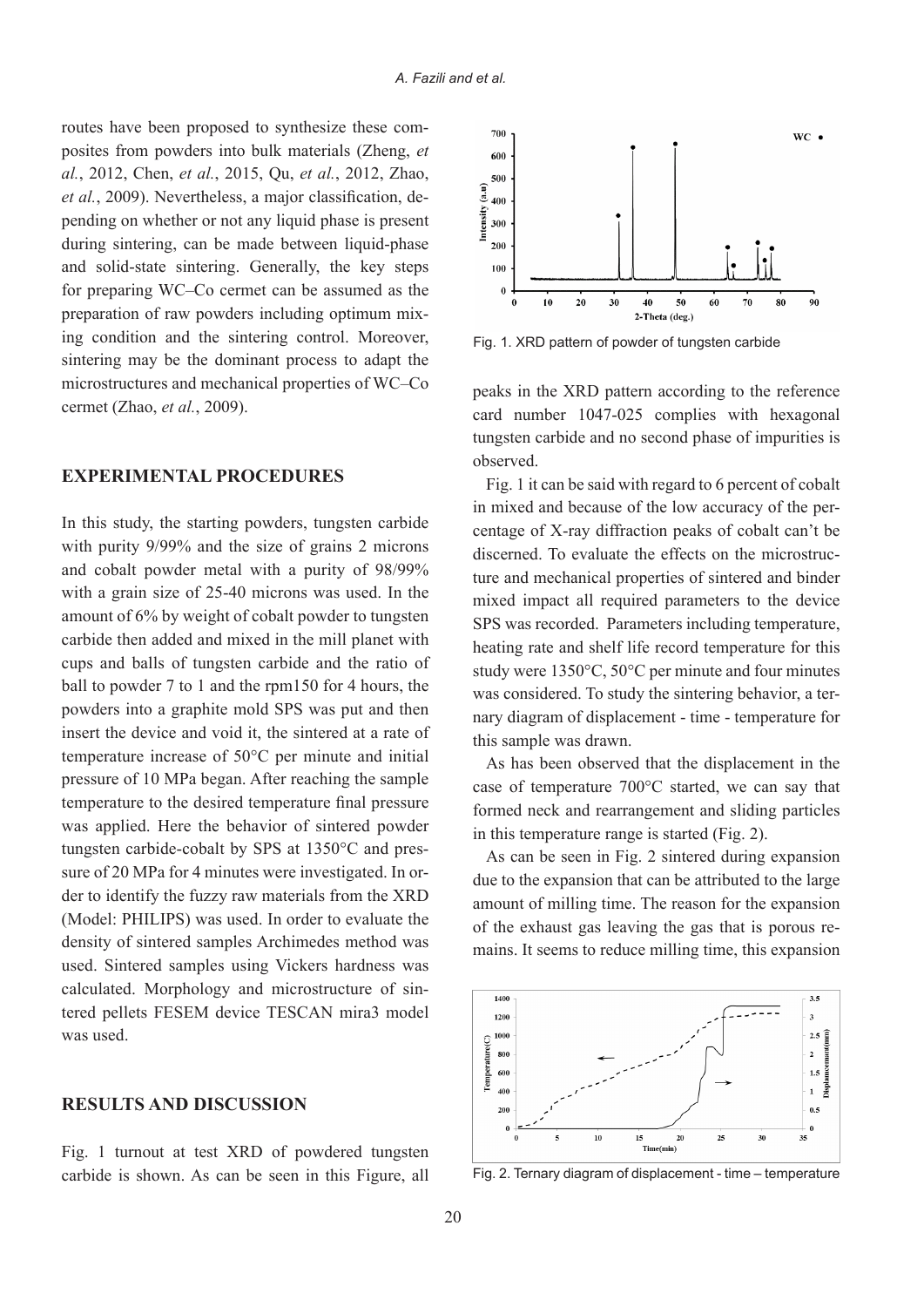Table 1. Relative density and mechanical properties of prepared sample

|        | Relative density | Bending strength | Hardness | Fracture toughness |
|--------|------------------|------------------|----------|--------------------|
|        | $\binom{0}{0}$   | (MPa)            | (GPa)    | $(MPa.m-1/2)$      |
| WC-6Co | 96.6             | 772              | 14.25    | 13.86              |



Fig. 3. The field emission scanning electron microscope image samples<br>
Fig. 4. Phase diagrams tungsten carbide-cobalt

does not occur. Based on previous studies, using less time and with less speed milling, sintered process to accelerate. Raw grains are finer milling has also been listed refinement reduces the sintering temperature.

age in Fig. 3 the liquid cobalt tungsten carbide grains The field emission scanning electron microscope imis not covered. It seems that the rate of penetration into the liquid cobalt tungsten carbide grains, the sintered tial condensation Because of faster transfer occurs in ture. During the liquid phase sintered process, the inifaster and has helped reduce the sintering temperathe microstructure, when the liquid shaped grains are rearranged again. Condensation consequently, grain growth, but with the help of modern methods SPS and sintered high speed and short duration extreme growth process of seeds prevented.

tered powder from several different than the melting Sinter method in the liquid phase process for sintemperature (cobalt and tungsten carbide  $1495^{\circ}$ C, bility makes the liquid cobalt tungsten carbide grains sten carbide in the liquid cobalt dissolved, the solu-2820°C) (Zhao, *et al.*, 2008) have been used up. Tungto make and components to be connected by capillary



.force

According to Fig. 4, we can conclude that in this system, however, cobalt melting point higher than the sintering temperature but the liquid at a temperature of about  $1350^{\circ}$ C due to formation of solid solution is formed first. Therefore, in the presence of the liquid phase is sintered in this system.

Mechanical properties such as hardness, strength performance composite. Table 1 shows the typical and toughness are the other key properties in highmechanical and physical properties. It should be noted that the hardness and fracture toughness mechanical properties of composites is important.

#### **CONCLUSIONS**

4 hours for the mixing of raw materials is high. Using SPS was prevented from grain growth and mechanical terial during mixing, expansion occurred during that properties increased. Because of oxidation of raw maprevents the sintered density is 100%. It seems more appropriate is the use of low-energy mill.